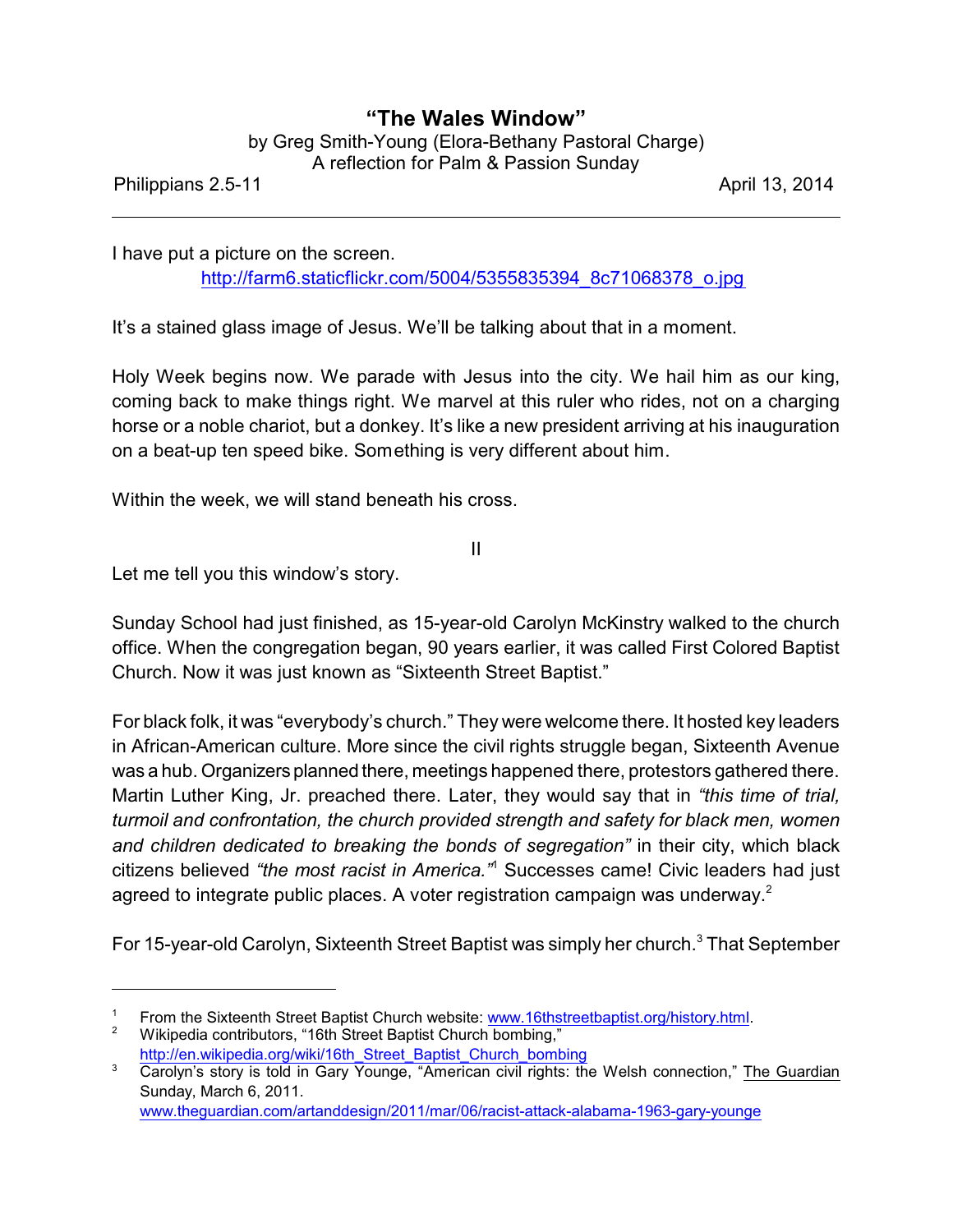Sunday morning, as she walked into the office, the phone rang. She answered. The male caller blurted, "Three minutes," and hung up. Carolyn shrugged, and headed to the sanctuary. After fifteen steps, at 10:22 a.m., the explosion hit.

The Klansmen had put it under the back stairs. The bomb destroyed the steps, ripped through the back wall, and tore into the children. They were walking into the basement assembly room. Twenty-two were injured. Four were killed: Addie Mae Collins, Cynthia Wesley, Carole Robertson, (all aged 14) and Denise McNair (aged 11).

The only stained glass window still intact was of Jesus with children.

Birmingham, Alabama had lived up to its grisly nickname, "Bombingham," from all the attacks on black homes and institutions that had happened over the years.<sup>4</sup>

This time, the world took notice.<sup>5</sup> Money poured in to rebuild. The next spring, the building reopened. Sixteenth Street Baptist continues to serve its city.

That brings me to this window. <sup>6</sup> Some 4,000 miles away, in Llanseffan, Wales, John Petts heard the news. A father, he grieved for the children. A stained glass artist, he thought of the destroyed windows. An idea formed. Collaborating with a newspaper editor, he started raising funds. They accepted no large donations. They didn't want some rich benefactor paying for it. It was to be a gift of the people of Wales.

Today, this "gift of solidarity and generosity" rises in the rear centre of the sanctuary. So when the congregation rises to worship, it stands beneath the Wales window. The crucified Jesus.

III As we sit under that picture, what do you notice?

<sup>4</sup> Four men were behind the bombing. When Robert Chamblis was arrested, he was in possession of 122 sticks of dynamite. He was charged and convicted . . . of illegal possession of explosives! His sentence was a \$100 fine and 6 months in jail. In 1977, the case was reopened. Chamblis was tried for murder and convicted; he died in prison while serving a life sentence. In 2000 Thomas Blanton and Bobby Cherry were also convicted, and are serving their sentences. The four conspirator, Herman Cash, had died before the case was reopened.

<sup>&</sup>lt;sup>5</sup> Martin Luther King, Jr. spoke at the funeral for three of the girls (the family of the fourth chose to have a private ceremony instead). More than 8,000 attended, including clergymen from allraces. No civic leaders were in attendance.

<sup>&</sup>lt;sup>6</sup> From Younge's article.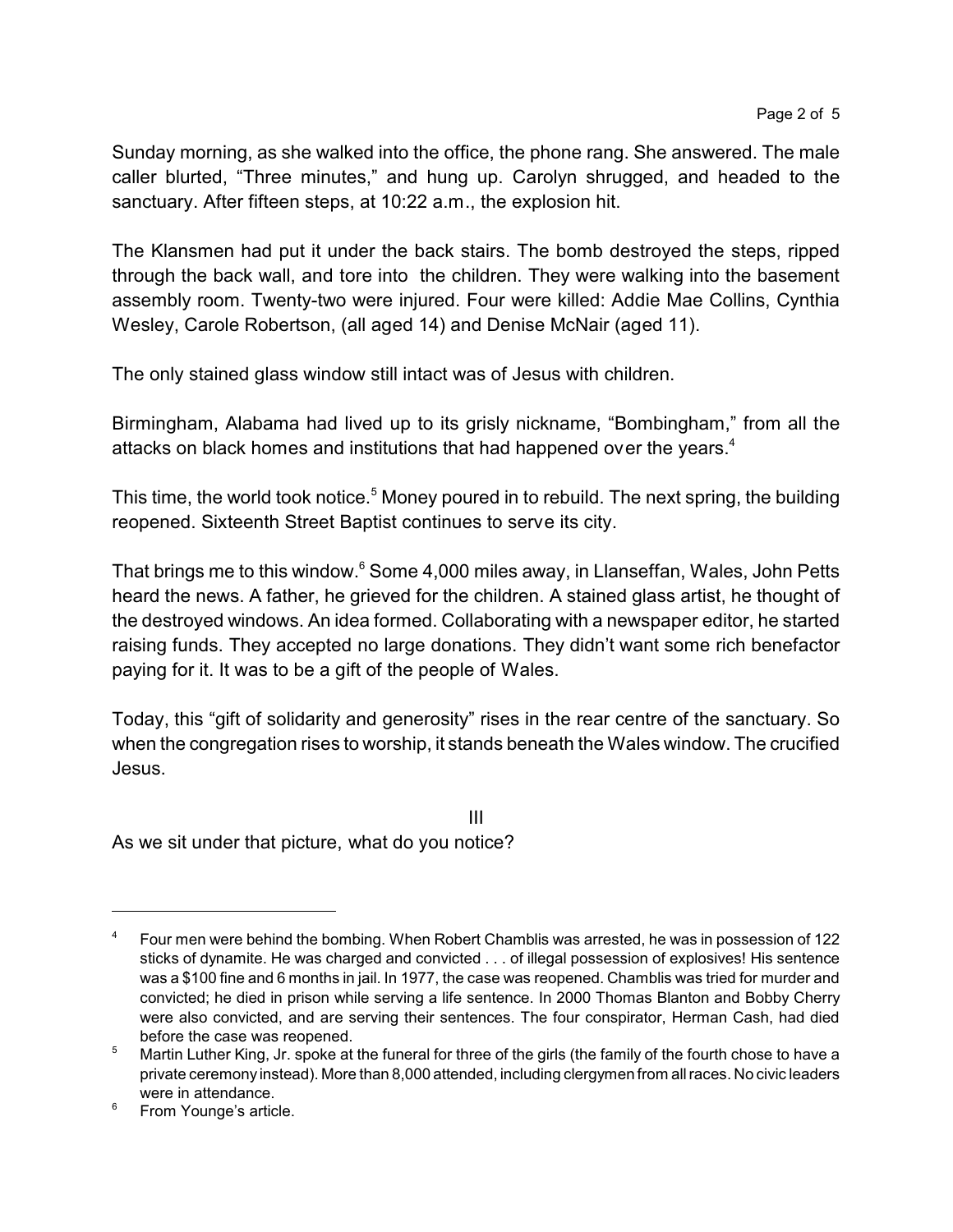[I gave time for congregational conversation. Below are the notes I used when differrent features were highlighted.]

## **Skin Colour**

Jesus is a black man. We're used to images of Jesus that look more like me! With his Semitic, Middle-Eastern roots, Jesus probably looked more like this.

Why might the artist have coloured Jesus' skin this way? What might it mean to those who regularly worship at Sixteenth Street Church? To those who attacked the church?

The congregation's current pastor is the Reverend Arthur Price. Here's what he says about this:

*. . . for many people in the white community during that time, to say that Jesus Christ was black and of African descent would be blasphemous. But I think the major message we try to take out of the window is not so much identifying Christ's color but knowing that Christ identifies with us. To the white community this is that the Jesus you love identifies himself with the African American community, so you are really crucifying him again when you persecute someone who does not look like you.*<sup>7</sup>

# **Facial Expression**

What expression do you see on Jesus' face?

Fleming Rutledge sees *". . . profound sorrow and suffering."* She says, *"somehow it manages to suggest not only the agony of a victim of torture but also the Messiah's identification with his suffering people."*<sup>8</sup> (Rev. Rutledge wrote a blog post about this window. That's where I learned about it.)

## **Hands**

Though he is being crucified, a position of extreme vulnerability, his hands look strong. The hands are in different poses. What do they suggest to you?

# **Left Hand (our Right)**

To many, his left hand (on our right side) conveys forgiveness. Is he offering forgiveness to the killers? To us? Or, is he asking for forgiveness? For them? For

Quoted in Younge's article.

<sup>8</sup> <http://ruminations.generousorthodoxy.org/2014/03/an-image-for-lenten-preaching-and.html>. Itwas through Fleming Rutledge's blog post that I first learned about the Wales Window.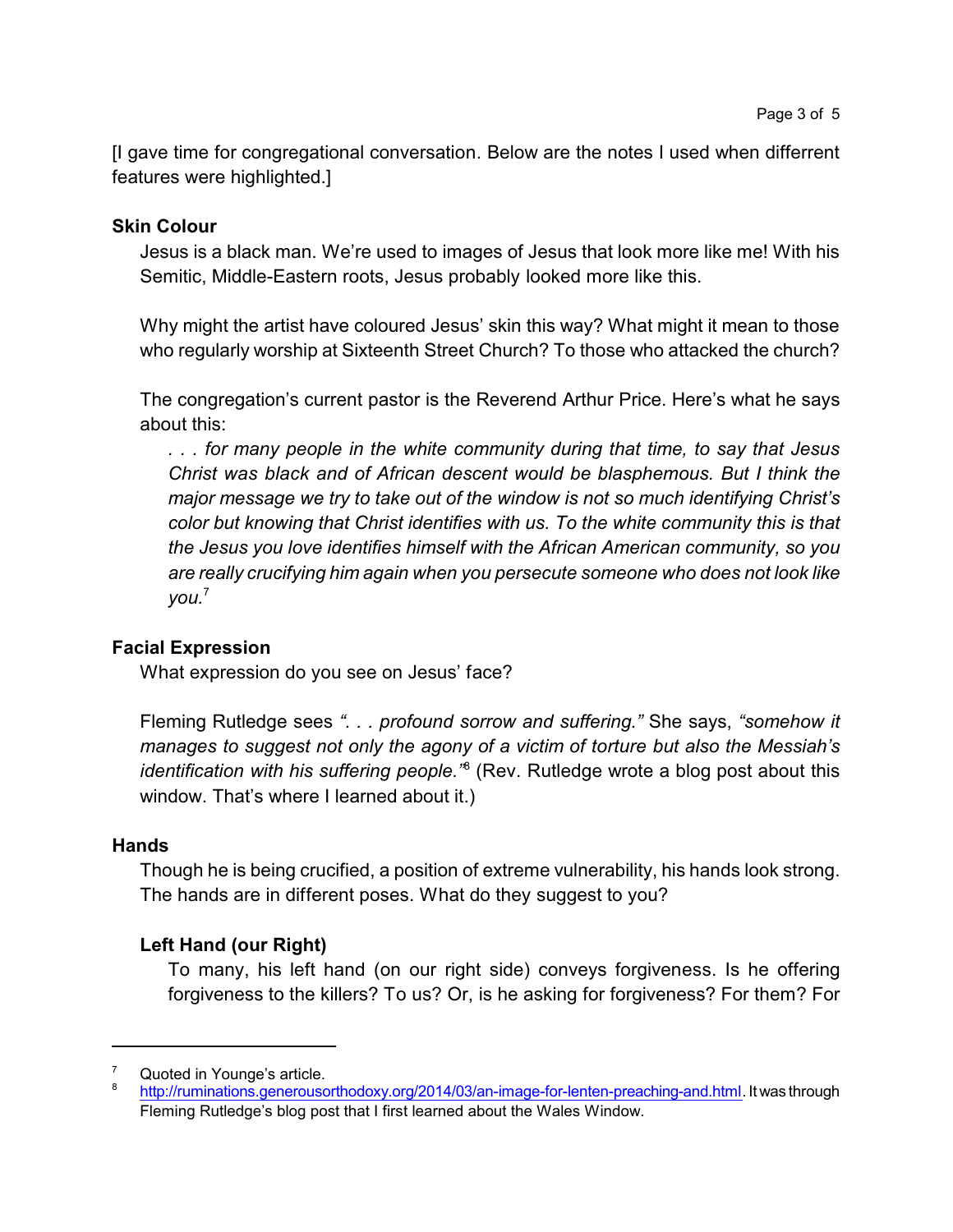us? Or, is this hand embracing and welcoming? Or maybe both forgiving and welcoming?

## **Right Hand (our Left)**

His right hand (on our left) looks like it's pushing something away. Is he pushing away oppression? Injustice? Hatred? All sorts of evil?

## **Clothing**

Does Jesus' clothing suggest anything to you?

Fleming Rutledge wonders if it is a baptismal garment? Or maybe a prison jumpsuit, or what convicts wore on a chain-gang. $^{\rm 9}$ 

## **Darkness and Light**

What about the use of light in this window? Where is it darkest? Where is it brightest?

Again, Rutledge notices this. She writes:

*The idea of victory even in the most supreme anguish is also conveyed by the fact that whereas the Lord's feet and lower legs are blackened as though deep in ashes, his upperbody is suffused with light.*<sup>10</sup>

## **Rainbow**

Behind Jesus' head is a rainbow. Many colours, distinct from each other and also blending together. It might symbolize diversity. It might also recall God's promise after the Flood in the story of Noah.

## **Body Position**

A cross shape is in the background, but Jesus only seems to be attached to it in the middle. His hands and feet are free from it. Jesus' body itself forms the shape of the cross.

What feeling do you get from the shape of Jesus' body? From him not being held onto the cross, yet still being cross-shaped.

Fleming Rutlede writes: *"Christ is not actually attached to the cross, but seems to be emerging out of it . . . to me it suggests that even on the cross he is actively engaged*

<sup>9</sup> Ibid.

 $10$  Ibid.